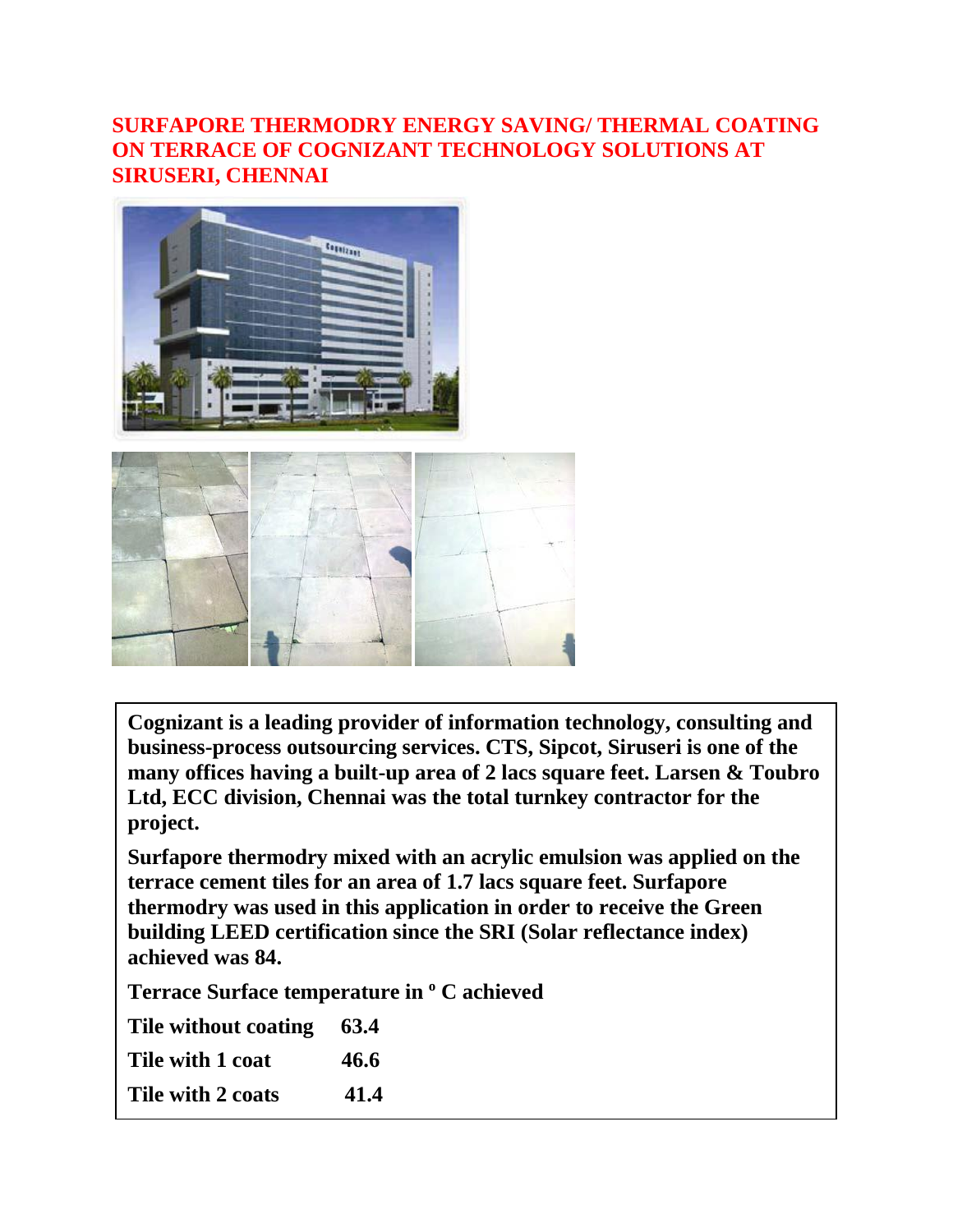#### **SURFAPORE THERMODRY THERMAL/ENERGY SAVING COATING AT VARIOUS PLACES**



**Lots of customers at Chennai have used Surfapore thermodry mixed with an acrylic emulsion paint for coating the terrace to save energy and reduce heat inside the building. There is a difference of more than 20<sup>o</sup> C on the surface before and after coating. Surfapore thermodryis a thermal insulation coating which not only reflects more than 93% of IR rays but also cuts the thermal conductivity by 4 times.**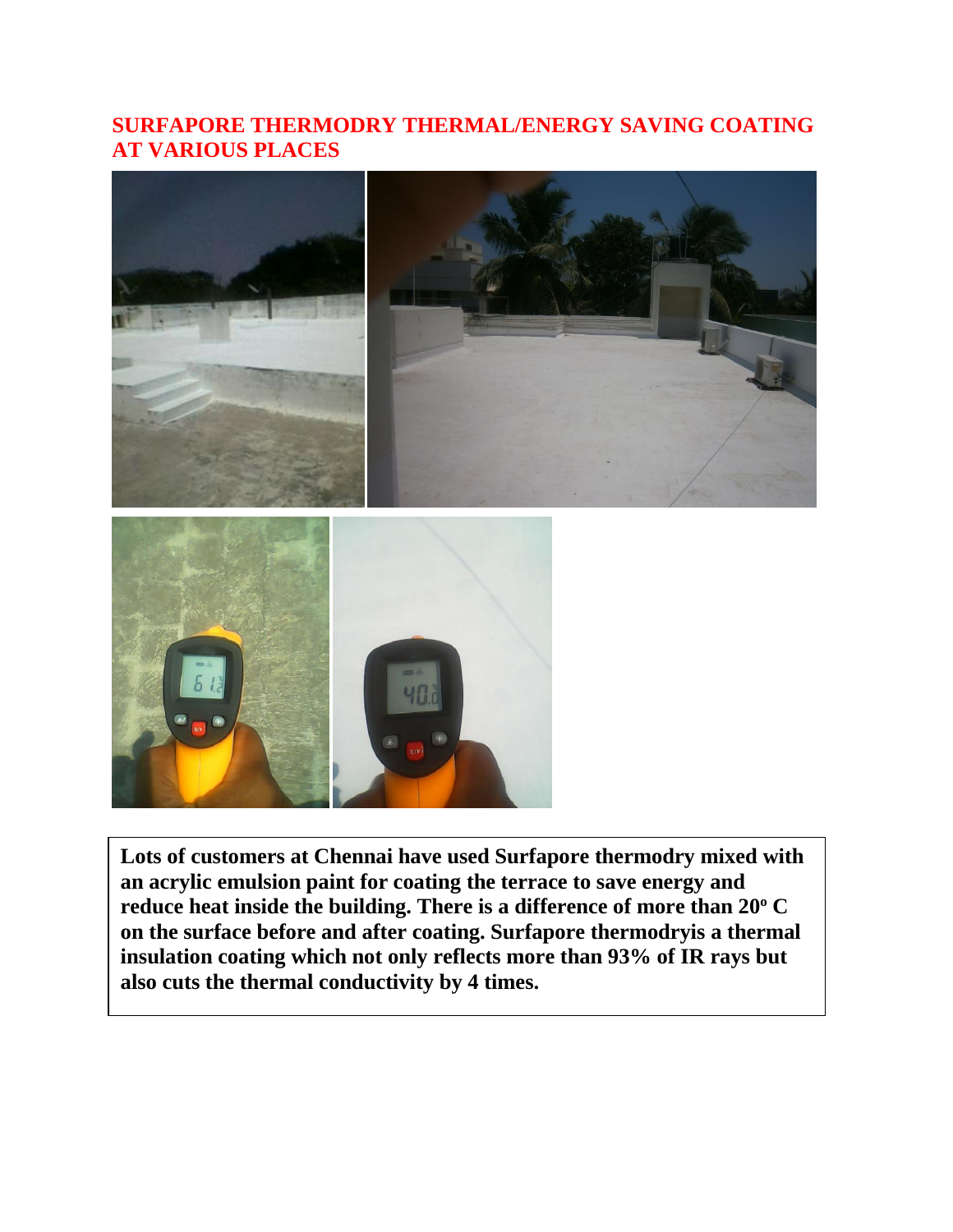### **WATER LEAK PROBLEM & FOR HEAT REDUCTION AT ASHOK NAGAR**



**Surface the Surface at Assock Nagal was water fear from terrace and wanted heat to be reduced inside the office. First the clay tiles were** cleaned of algae etc by using water and Desalin C. Then all the cracks, **The problem faced at Ashok Nagar was water leak from terrace and they broken tile joints were plastered with cement mortar mixed with Surfamix C. Then the joint between the parapet wall and terrace (coving) was plastered with cement plaster mixed with Surfamix C. Then 2 coats of Surfapore thermodry additive mixed with exterior acrylic emulsion paint was applied for heat reduction and water repellancy.**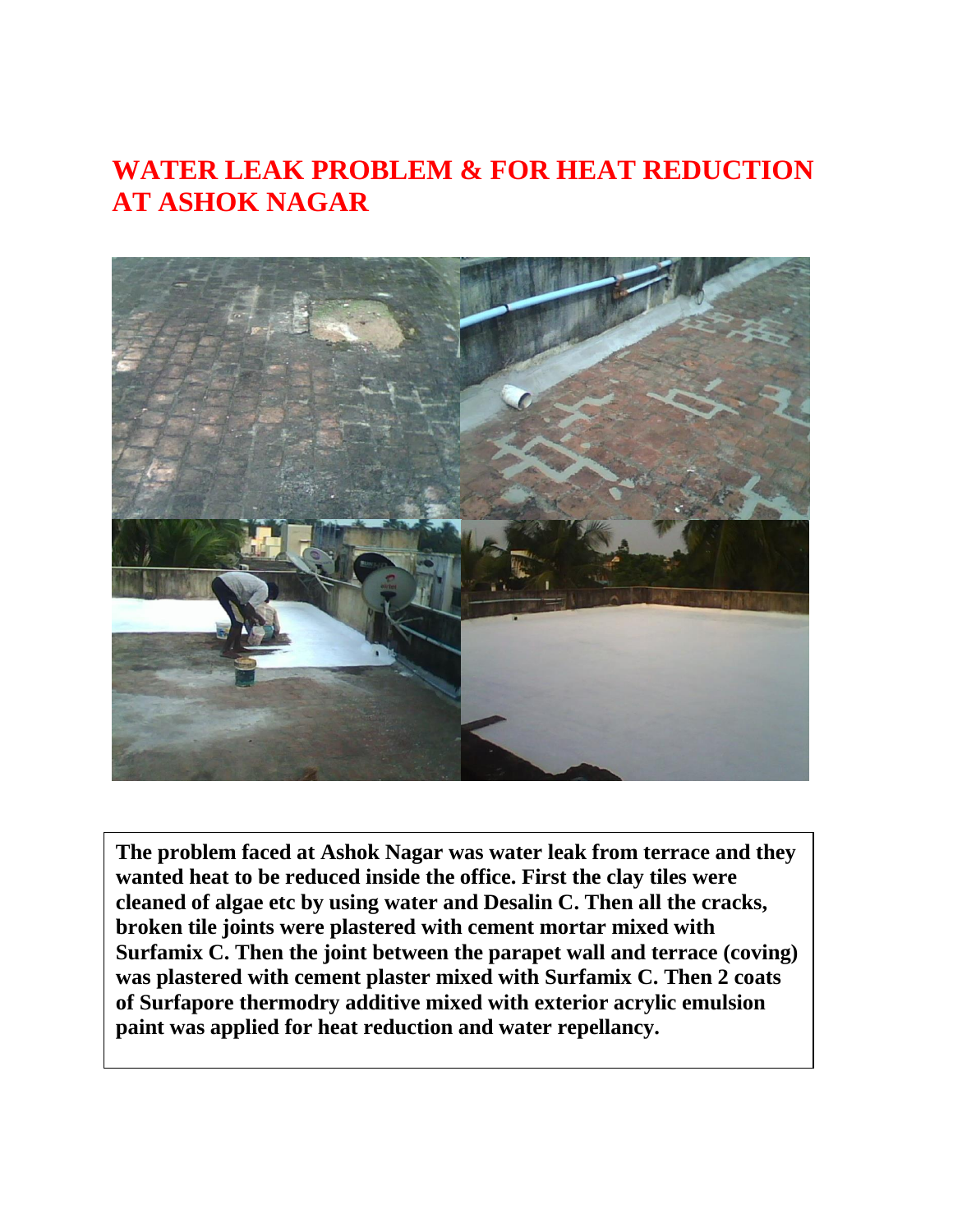### **Surfapore thermodry Energy saving coating at Chennai Metro Rail Ltd, Koyambedu**



**Chennai Metro Rail Ltd (CMRL) at Koyambedu built by Larsen & Toubro Ltd (Contractor) approved and applied our Surfapore thermodry coating mixed with exterior emulsion paint on their terrace for green building certification and conserving the energy consumed by AC.**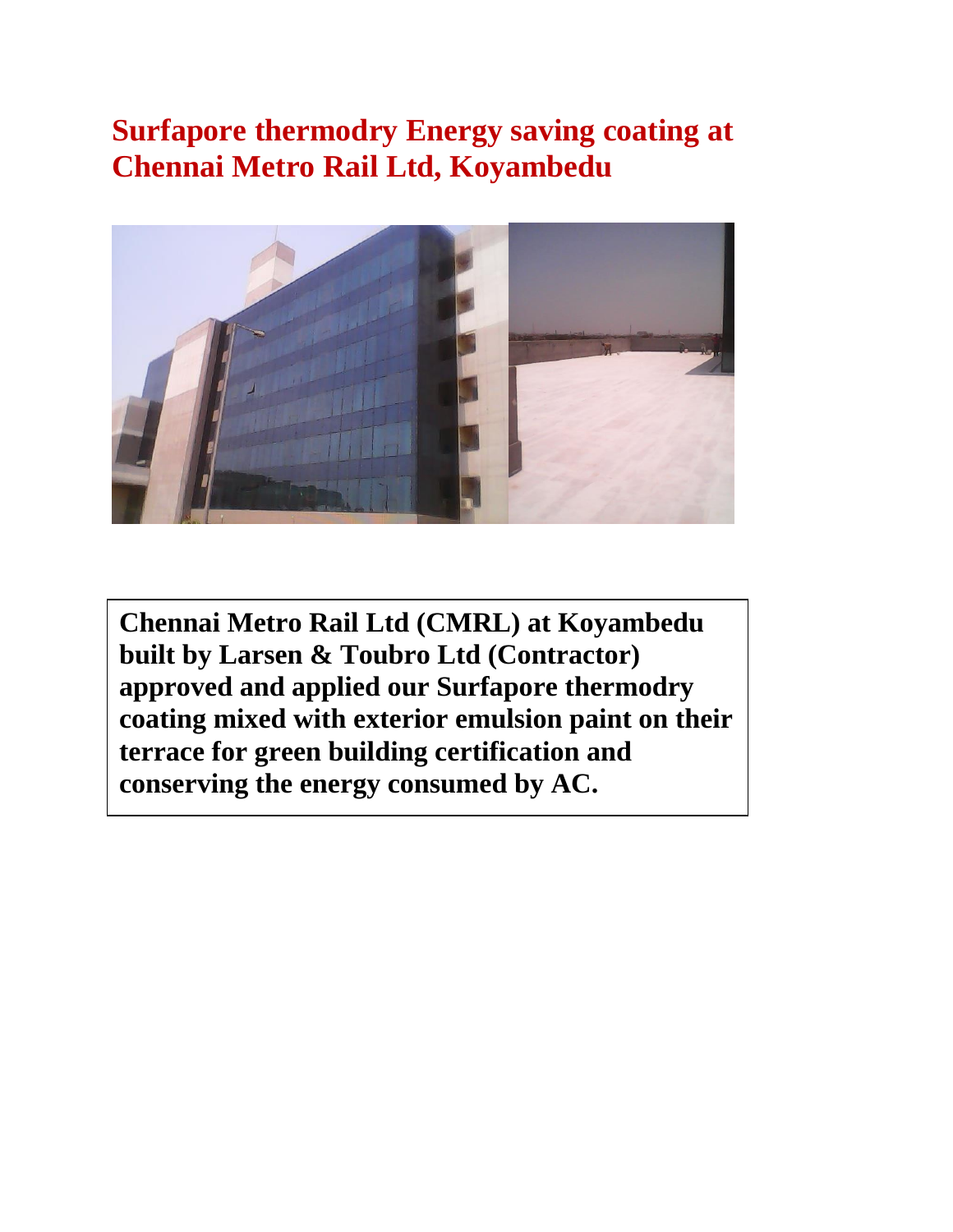## **Water leak problem and energy saving coating at Viveks at various places**



**Viveks had various types of leak problems at their showrooms. One place the terrace was coated with Surfpaint thermodry cool roof for 100% water leak protection and energy saving. At another terrace the old cement plaster was removed and a new zero chips concrete was laid using Surfamix C and Surfapore C. In various restrooms we used Surfamix C, Surfapore C and Surfapaint stone varnish for the tile joints to arrest the leak.**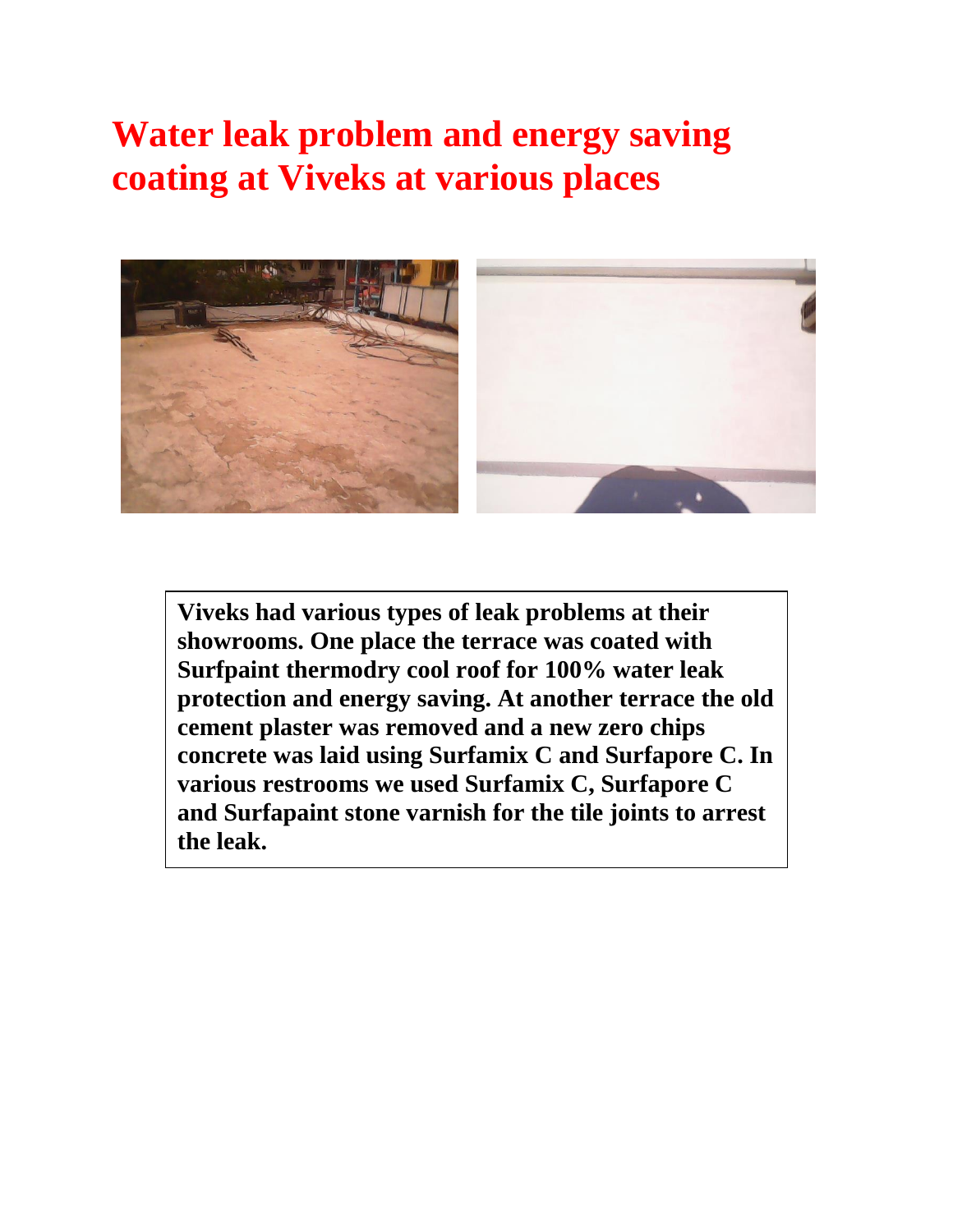## **Water leak problem and energy saving coating at TVS bungalow in Boat club**



**TVS Bungalow at Boat Club Road had leakage problems. The terrace was cleaned and all the cracks of tile joints was widened, Surfamix C primer applied and plastered with cement mortar mixed with Surfamix C. Then at some places Surfapaint thermodry cool roof was applied for water proofing and energy saving.**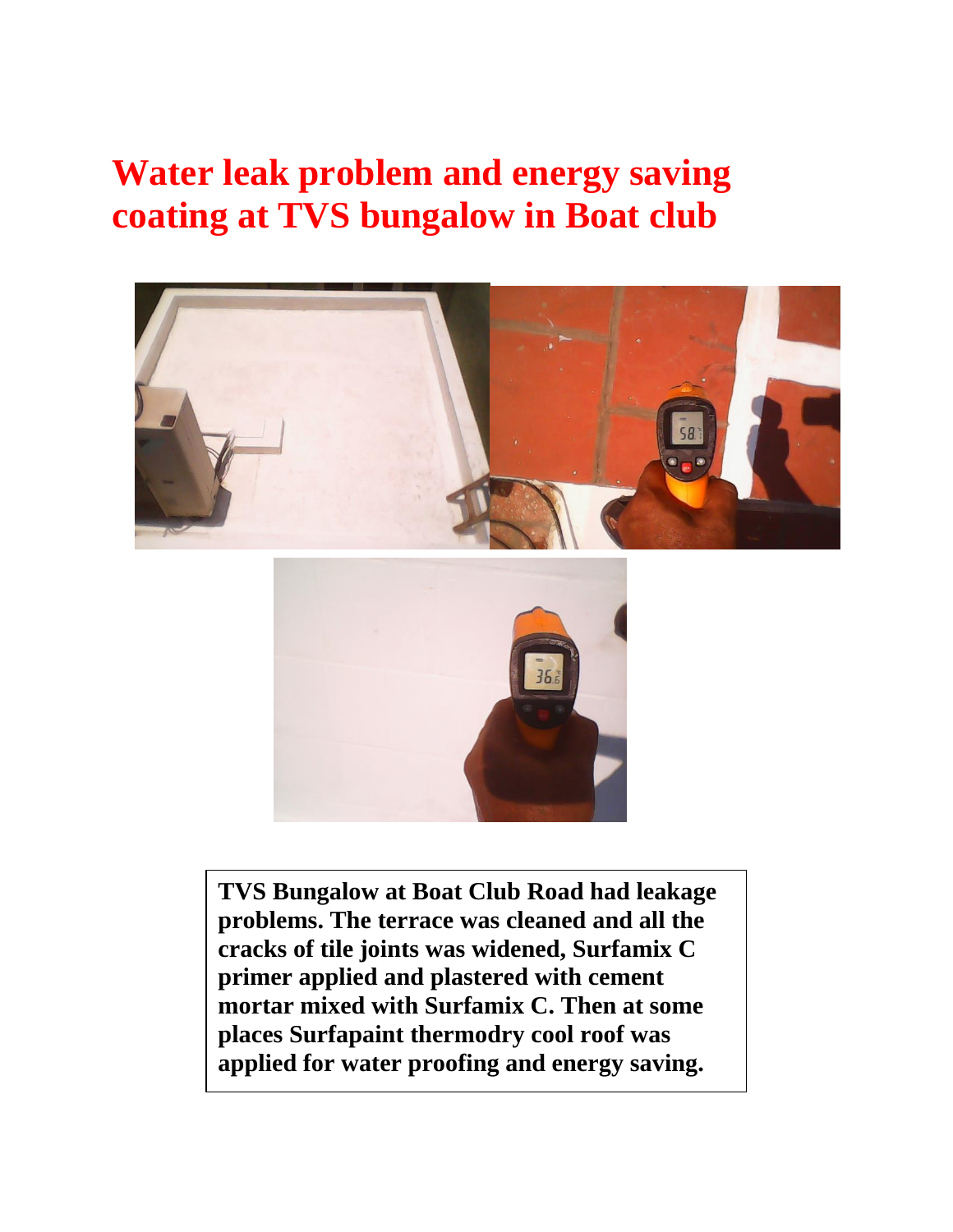

# **Thermal insulation for AC Bus roof top**

**Trans ACNR is a company whch fits air condition for buses and Rathi Meena is one of the big bus operator in Tamil Nadu. Both of them are using our Surfapaint thermodry elastomeric on their bus roof top to reduce the load on AC and thereby improve mileage. There was a drop of 13 degree C in the temperature of the roof inside the bus before and after nano coating.**